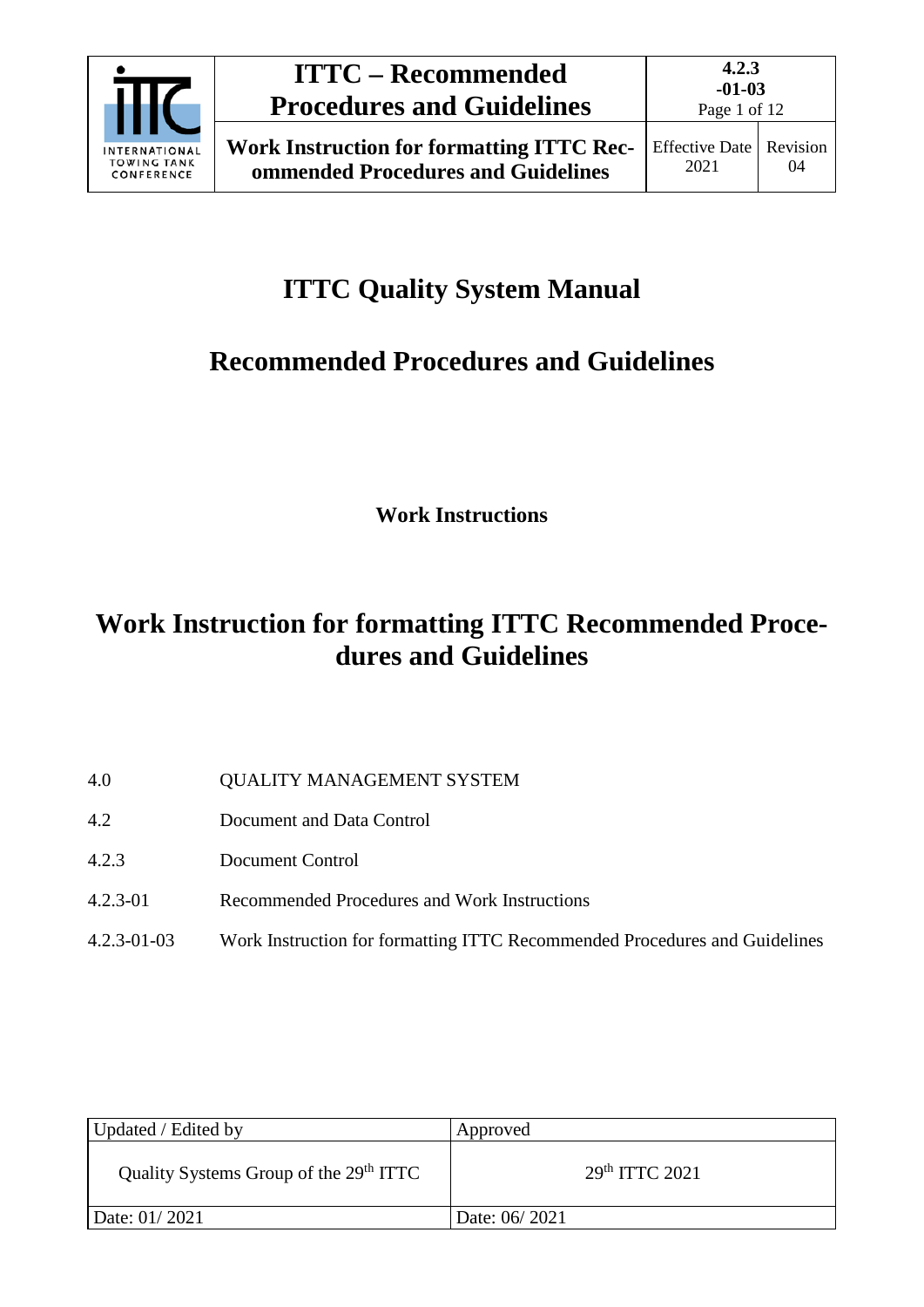

**Work Instruction for formatting ITTC Recommended Procedures and Guidelines**

## **Table of Contents**

| 1. |     |                                          |  |
|----|-----|------------------------------------------|--|
|    | 1.1 |                                          |  |
| 2. |     | PAGE GEOMETRY 3                          |  |
|    | 2.1 | Top and Bottom Margins3                  |  |
|    | 2.2 | <b>Columns and Side Margins3</b>         |  |
| 3. |     |                                          |  |
|    | 3.1 |                                          |  |
|    | 3.2 |                                          |  |
|    | 3.3 |                                          |  |
|    | 3.4 |                                          |  |
|    | 3.5 |                                          |  |
|    | 3.6 |                                          |  |
| 4. |     |                                          |  |
|    |     |                                          |  |
|    |     | 4.1.1                                    |  |
|    |     |                                          |  |
| 5. |     |                                          |  |
| 6. |     |                                          |  |
|    | 6.1 | <b>Symbols contained in ITTC Symbols</b> |  |
|    | 6.2 | <b>Symbols not contained in ITTC</b>     |  |
|    | 7.  |                                          |  |
|    | 7.1 |                                          |  |
|    | 7.2 |                                          |  |
| 8. |     |                                          |  |
|    | 8.1 |                                          |  |
|    |     |                                          |  |

| <b>REFERENCE LIST FORMAT 10</b><br>9.                     |
|-----------------------------------------------------------|
| 10.                                                       |
| 11.                                                       |
| APPENDIX A. : STYLE ITTC-APDX-<br>L1                      |
| A.1. Style ITTC-Apdx-L2 11                                |
| A.1.1. Style ITTC-Apdx-L3  11                             |
|                                                           |
| 1.                                                        |
|                                                           |
|                                                           |
| 2.                                                        |
| Top and Bottom Margins4<br>2.1                            |
| <b>Columns and Side Margins 4</b><br>$2.2^{\circ}$        |
| 3.                                                        |
| 3.1                                                       |
| 3.2                                                       |
| 3.3                                                       |
| 3.4                                                       |
| 3.5                                                       |
| 3.6                                                       |
| 4.                                                        |
|                                                           |
|                                                           |
|                                                           |
|                                                           |
| 5.                                                        |
| 6.                                                        |
| <b>Symbols contained in ITTC Symbols</b><br>6.1<br>List 6 |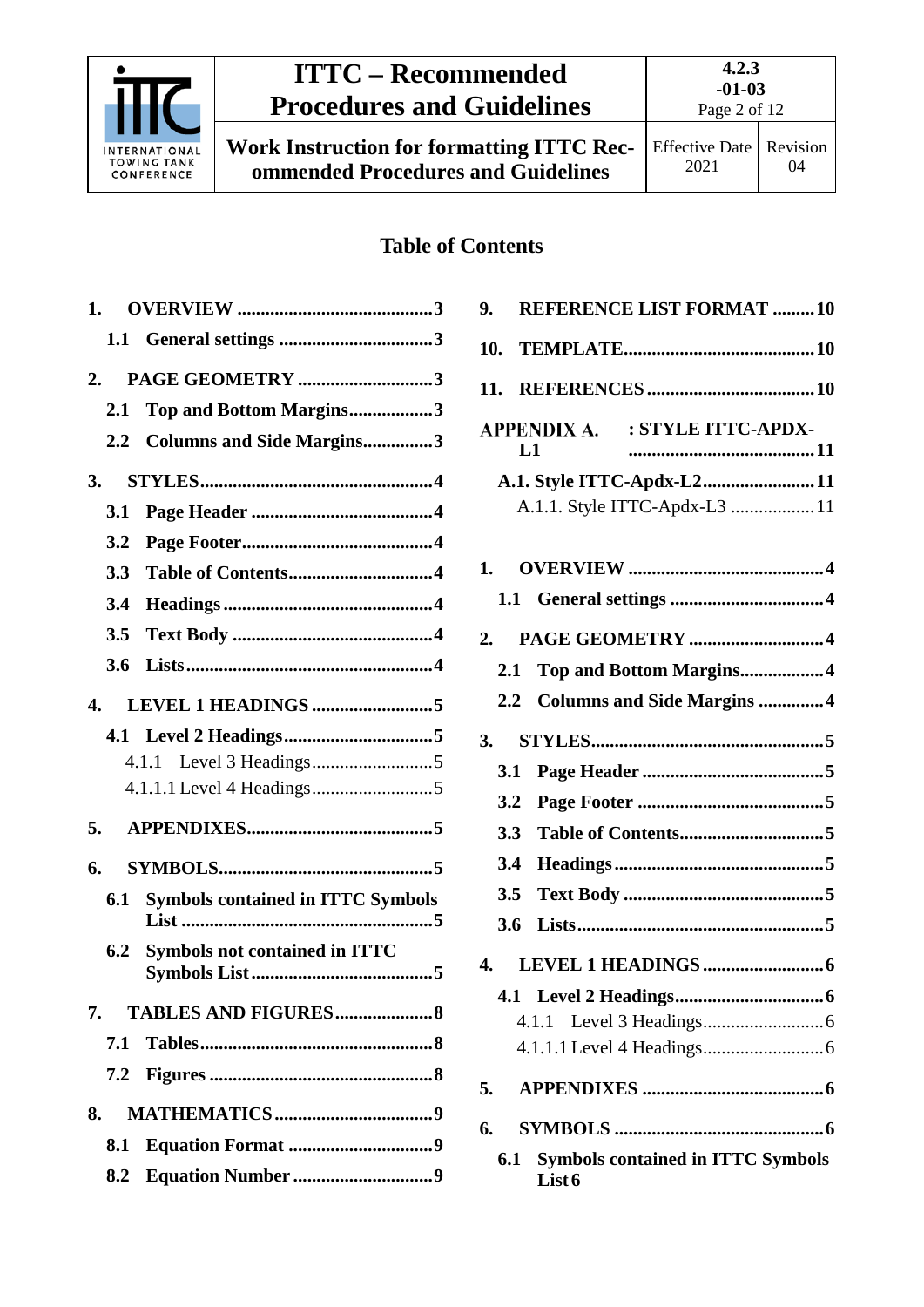

**4.2.3 -01-03** Page 3 of 12

**Work Instruction for formatting ITTC Recommended Procedures and Guidelines**

|  | 6.2 Symbols not contained in ITTC |  |
|--|-----------------------------------|--|
|  |                                   |  |
|  |                                   |  |
|  |                                   |  |
|  |                                   |  |
|  |                                   |  |
|  |                                   |  |

| 9. |                                | <b>REFERENCE LIST FORMAT 11</b> |  |  |
|----|--------------------------------|---------------------------------|--|--|
|    |                                |                                 |  |  |
|    |                                |                                 |  |  |
|    | APPENDIX A. : STYLE ITTC-APDX- |                                 |  |  |
|    | L1                             | 12                              |  |  |
|    |                                |                                 |  |  |
|    | A.1.1. Style ITTC-Apdx-L3  12  |                                 |  |  |
|    |                                | A.1.1.1. Style ITTC-Apdx-L4 12  |  |  |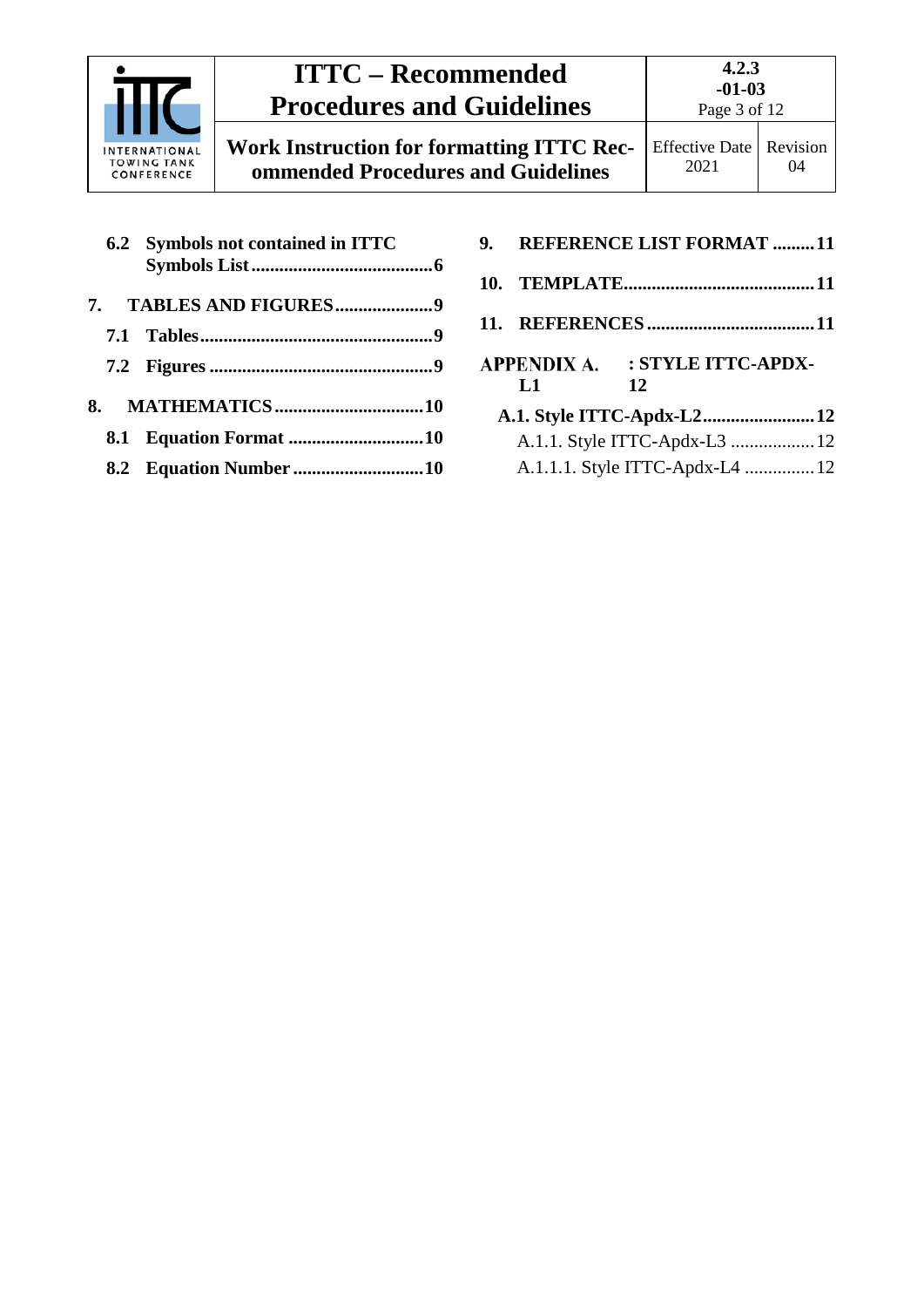

## **Work Instruction for formatting ITTC Recommended Procedures and Guidelines**

#### <span id="page-3-0"></span>**1. OVERVIEW**

To simplify formatting ITTC Recommended Procedures the Quality System Group has prepared a template, which comes in a file called ProcTemplate XXXX.dotx. The XXXX group is generally updated according to the year of the next Conference. This template is a Microsoft Word template file that includes the basic elements that constitute a formatted text, e. g. headings, captions etc.

When starting to write a procedure one has to double click on the ProcTemplate\_XXXX.dotx file. Microsoft Word will open a new document that will be based on the ProcTemplate\_XXXX.dotx model. The new file will contain all of the formatting styles that have been prepared by QS Group, it can be saved as a regular docx file.

The right formatting is necessary in order to be able to correctly transform the text structure when producing the pdf files containing hyperlinks.

#### <span id="page-3-1"></span>**1.1 General settings**

In order to properly see the hyperlinks and fields embedded in the document, you should select the Tool menu, then Options. A box opens, and you have to select the View tab. You have to set Field Shading to Always. Then press OK. From now on all hyperlinks and fields will be shaded in grey.

The formatting of ITTC documents relies on the proper use of the Styles.

In order to see the style list, you have to make sure that your Microsoft Word is showing the Formatting Tool Bar. To do this, select the Show menu then the Instrument bar menu and see if Formatting is checked. If it is not, check the box.

#### <span id="page-3-2"></span>**2. PAGE GEOMETRY**

The procedures and guidelines shall be formatted for A4 paper (210 mm x 297 mm, 8.27" x 11.69").

#### <span id="page-3-3"></span>**2.1 Top and Bottom Margins**

The bottom margin for all pages is 25 mm (0.98") for A4 paper. This is the distance between the *bottom* of the last line of text and the bottom edge of the sheet of paper. The top margin is measured from the top edge of the paper to the *top* of the first line of text. The top margin for all pages is 30 mm (1.18") below the top edge of the paper.

#### <span id="page-3-4"></span>**2.2 Columns and Side Margins**

The document is to be prepared in double column format. The column width is to be 81 mm (3.19"), the spacing between the columns is to be 8 mm (0.31"). The left side margin is to be 20 mm. (0.79") The corresponding right-hand margin for A4 paper is 20 mm. (0.79").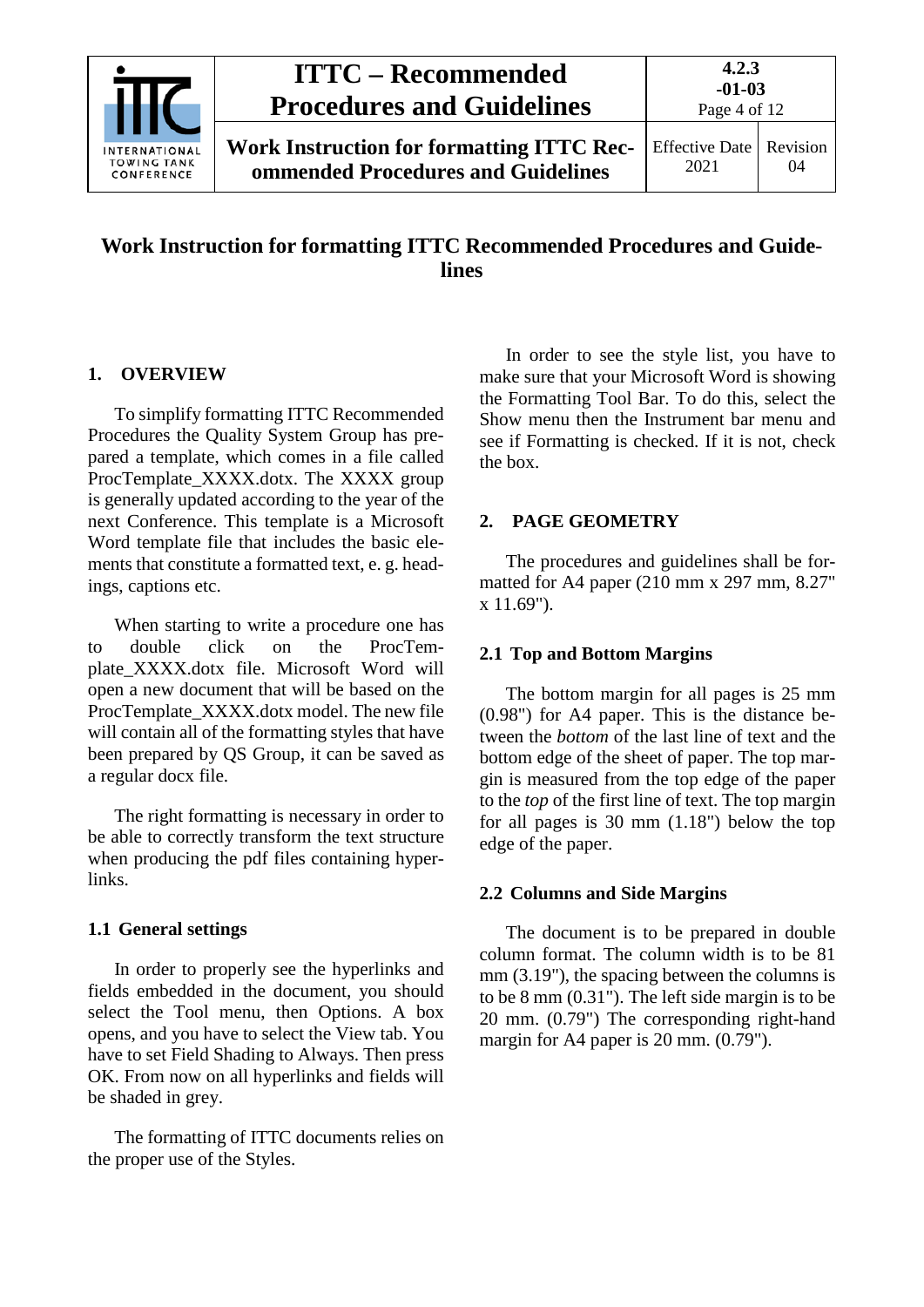

**Work Instruction for formatting ITTC Recommended Procedures and Guidelines**

### <span id="page-4-1"></span><span id="page-4-0"></span>**3. STYLES**

#### **3.1 Page Header**

Fill in the name of the recommended procedure both on first and second page. The procedure number will be filled by the QS Group.

#### <span id="page-4-2"></span>**3.2 Page Footer**

Fill in the name of the Committee and the date.

#### <span id="page-4-3"></span>**3.3 Table of Contents**

The table of contents will be automatically updated. To obtain this, when the procedure is complete, you have to go to the first page of the document. Once there, you have to position your mouse pointer or the cursor on one of the listed contents and click with the right button. A list of possible actions pops up, and you have to choose Update Field. A box will open asking if you want to update page number only or the whole summary. Select the whole summary option and then OK. The Table of contents will be automatically updated.

#### <span id="page-4-4"></span>**3.4 Headings**

Four levels of headings have been provided in order to automatically get the right numbering. The first three levels have the same appearance and the corresponding styles are:

- ITTC-L1
- ITTC-L2
- ITTC-L3

the fourth level format can be chosen between the numbered style

• ITTC-L4-N

and a style without numbering

• ITTC-L4

### <span id="page-4-5"></span>**3.5 Text Body**

The text body shall be written using ITTC-TB style. Two further styles can be used for particular needs regarding the text body:

- ITTC-TB-Centered
- ITTC-TB-Left

that produce the following effects respectively:

ITTC-TB-Centered

<span id="page-4-6"></span>ITTC-TB-Left

### **3.6 Lists**

Four styles are available for lists:

- *L*PP example of ITTC-List Style *C*<sup>B</sup> example of ITTC-List Style
- γ example of ITTC-List Style
- ITTC-List-D
- ITTC-List-D
- ITTC-List-D
- 1. ITTC-List-N
- 2. ITTC-List-N
- 3. ITTC-List-N

ITTC-List-L ITTC-List-L ITTC-List-L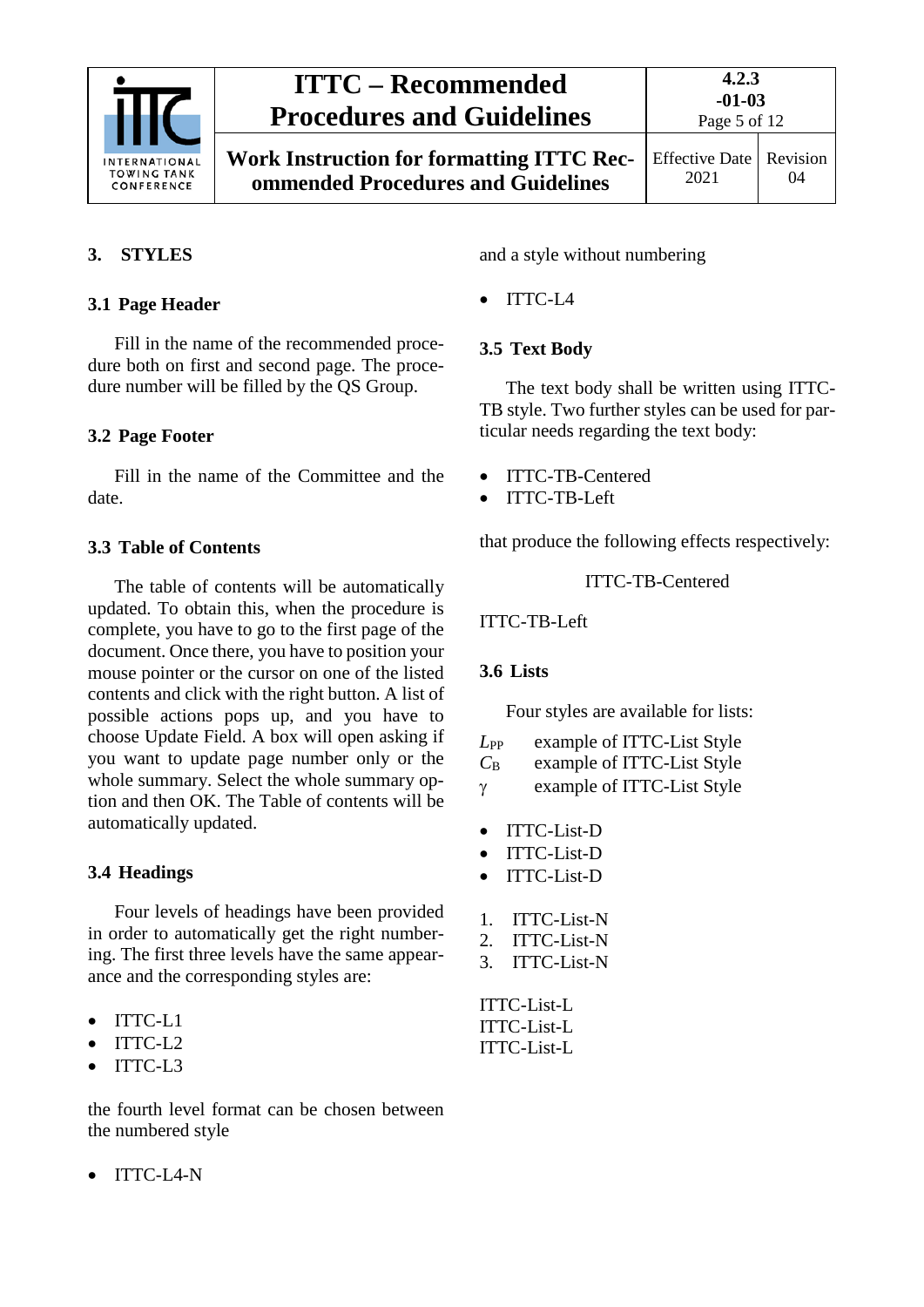

**Work Instruction for formatting ITTC Recommended Procedures and Guidelines**

**4.2.3 -01-03** Page 6 of 12

#### <span id="page-5-0"></span>**4. LEVEL 1 HEADINGS**

Major, or Level 1, Headings can be obtained selecting style ITTC-L1 from the Microsoft Word Style list.

#### <span id="page-5-1"></span>**4.1 Level 2 Headings**

Subheading, or Level 2 headings, can be obtained selecting style ITTC-L2 from the Microsoft Word Style list.

<span id="page-5-2"></span>4.1.1 Level 3 Headings

Sub-Subheading, or Level 3 headings, can be obtained selecting style ITTC-L3 from the Microsoft Word Style list.

#### Level 4 Headings

Sub-Sub-Subheading, or Level 4 headings, can be obtained selecting style ITTC-L4 from the Microsoft Word Style list.

#### <span id="page-5-3"></span>4.1.1.1 Level 4 Headings

Numbered Sub-Sub-Subheading, or Level 4 headings, can be obtained selecting style ITTC-L4-N from the Microsoft Word Style list.

#### <span id="page-5-4"></span>**5. APPENDIXES**

Four styles are available for dealing with appendixes:

- ITTC-Apdx\_L1
- ITTC-Apdx\_L2
- ITTC-Apdx\_L3
- ITTC-Apdx L4

#### For the usage of these four styles refer to Appendix A.

#### <span id="page-5-6"></span><span id="page-5-5"></span>**6. SYMBOLS**

#### **6.1 Symbols contained in ITTC Symbols List**

Symbols should comply with the ITTC Symbols List, ITTC (2017). The formatting of the ITTC Symbol and SI Unit columns in the ITTC (2017) follow BIPM (2019), JCGM (2012), and ISO (2013). The seven (7) SI base units are listed in [Table 1,](#page-6-0) while derived units typically applied in ITTC are in [Table 2.](#page-7-0) SI units are in regular font. A space is inserted between the numerical value and the relevant SI unit.

#### <span id="page-5-7"></span>**6.2 Symbols not contained in ITTC Symbols List**

These Symbols shall also follow the principles of notation given in ISO (2013). For clarification a short excerpt is given also here:

In [Figure 1,](#page-7-1) the principles of notation in according to ISO (2013) are shown.

**Symbols** representing physical quantities normally are one Latin or Greek letter with Subscripts for further identification. They are written in *italic* style letters. As an example, the symbol for mass is *m* in kg. The symbol for mass also appears in the displacement mass as a subscript, <sup>∆</sup>*m*.

Symbols that represent physical SI units are in regular font. Examples are presented in [Table](#page-6-0)  [1](#page-6-0) and [Table 2.](#page-7-0) Multiple units such as in SI Base column of [Table 2](#page-7-0) should have a space between the units or other appropriate operator. For example, torque, *Q*, is in newton-metre and may marked as N m or N∙m with a centre dot. As another example, metre-second should be m s or m∙s to avoid confusion with ms for milli-second. The units of velocity may either be m/s or m⋅s<sup>-1</sup>.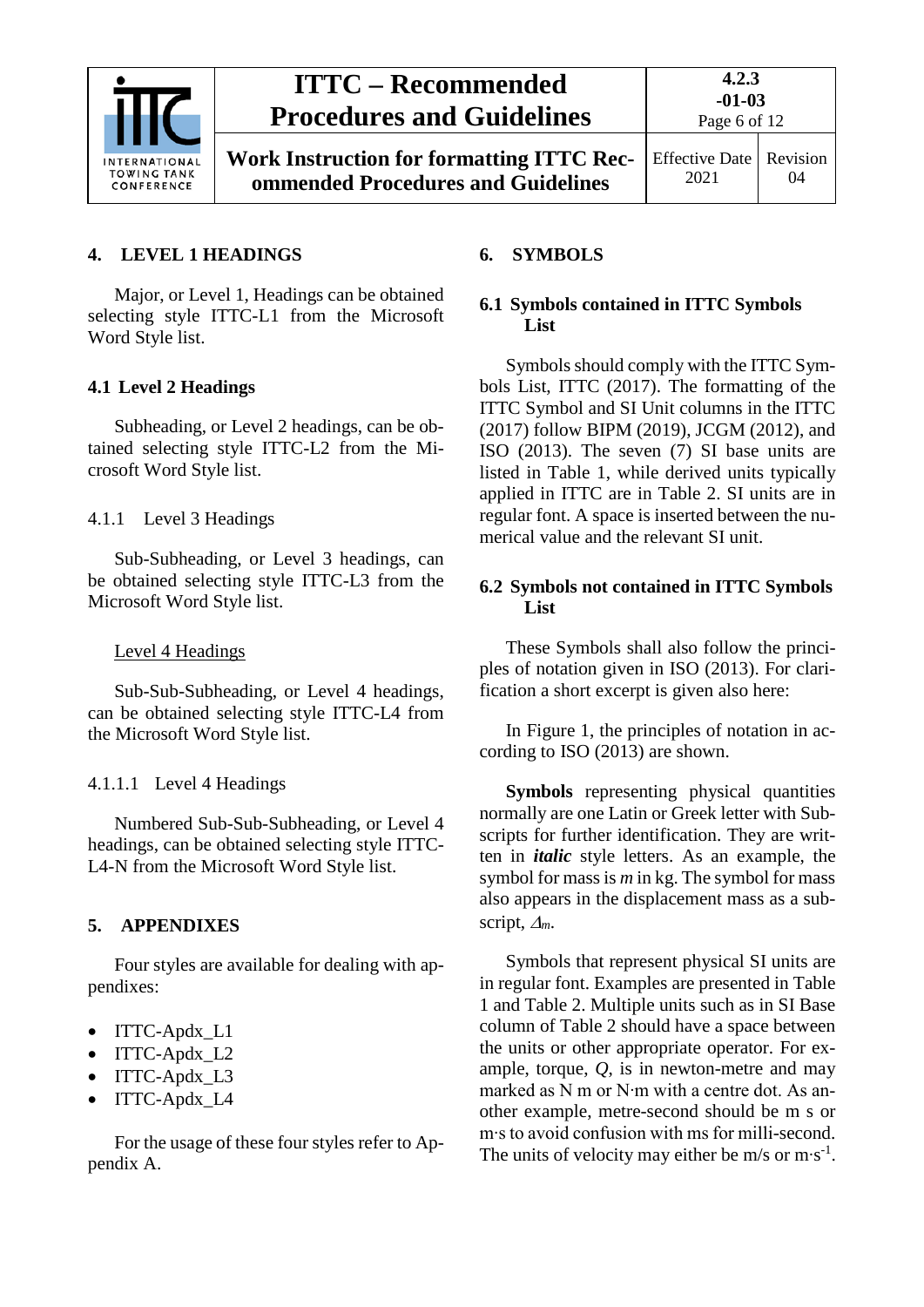

**Numbers** are normally written in **roman** style letters, regular font. Trigonometric functions such as sin and cos are also in regular font. The following rules with numbers should be followed.

- Decimal fractions. Numbers with absolute values with less than 1 should have a leading zero (0), e. g. 0.5.
- Significant figures. Ambiguity in the number of significant figures is eliminated by reporting the number as a power of ten  $(10^n)$ . For example from ISO (2013), 401 000 should be  $401 \times 10^3$  for three significant figures. An uncertainty estimate should be reported to two significant figures. A value should be indicted to the same number of digits.
- Groups of digits. A number should be reported in groups of three (3) digits with a space between each group. For example from BIPM (2019) and JCGM (2013), the value for the standard acceleration of gravity is 9,806 65 m/s<sup>2</sup>. The value in the previous version of this work instruction was in error.
- SI units. A space is inserted after the numerical value and before the SI unit as indicated in the example for standard gravity.

Superscripts signify Operators, ITTC (2017)

- exponentiation
- the various aspects of complex quantities
- the various aspects of spectra and
- the various aspects of random quantities and stochastic processes e. g. probability operators.

Subscripts signify Identifiers, ITTC (2017)

- matrix components
- identifiers tested, e. g. ship S or model M, appendages (APP) or the various bodies in a

multi-body problem. As an example, scale ratio is defined as  $\lambda = L_S/L_M$ , where  $L_S$  is ship length and  $L_M$  is the model length.

• identifiers of coordinate systems and of the reference points, quantities (*L*<sub>PP</sub>)

<span id="page-6-0"></span>

| Quantity                     | <b>ITTC</b>      | <b>SI Unit</b> |             |
|------------------------------|------------------|----------------|-------------|
|                              | Sym-<br>bol      | <b>Name</b>    | Sym-<br>bol |
| Length                       | L                | metre          | m           |
| <b>Mass</b>                  | m                | kilo-<br>gram  | kg          |
| Time                         | $\boldsymbol{t}$ | second         | S           |
| Electric current             |                  | ampere         | A           |
| Thermodynamic<br>temperature | t                | kelvin         | K           |
| Substance<br>amount          |                  | mole           | mol         |
| Luminous inten-<br>sity      |                  | candela        | ca          |

Table 1: SI base units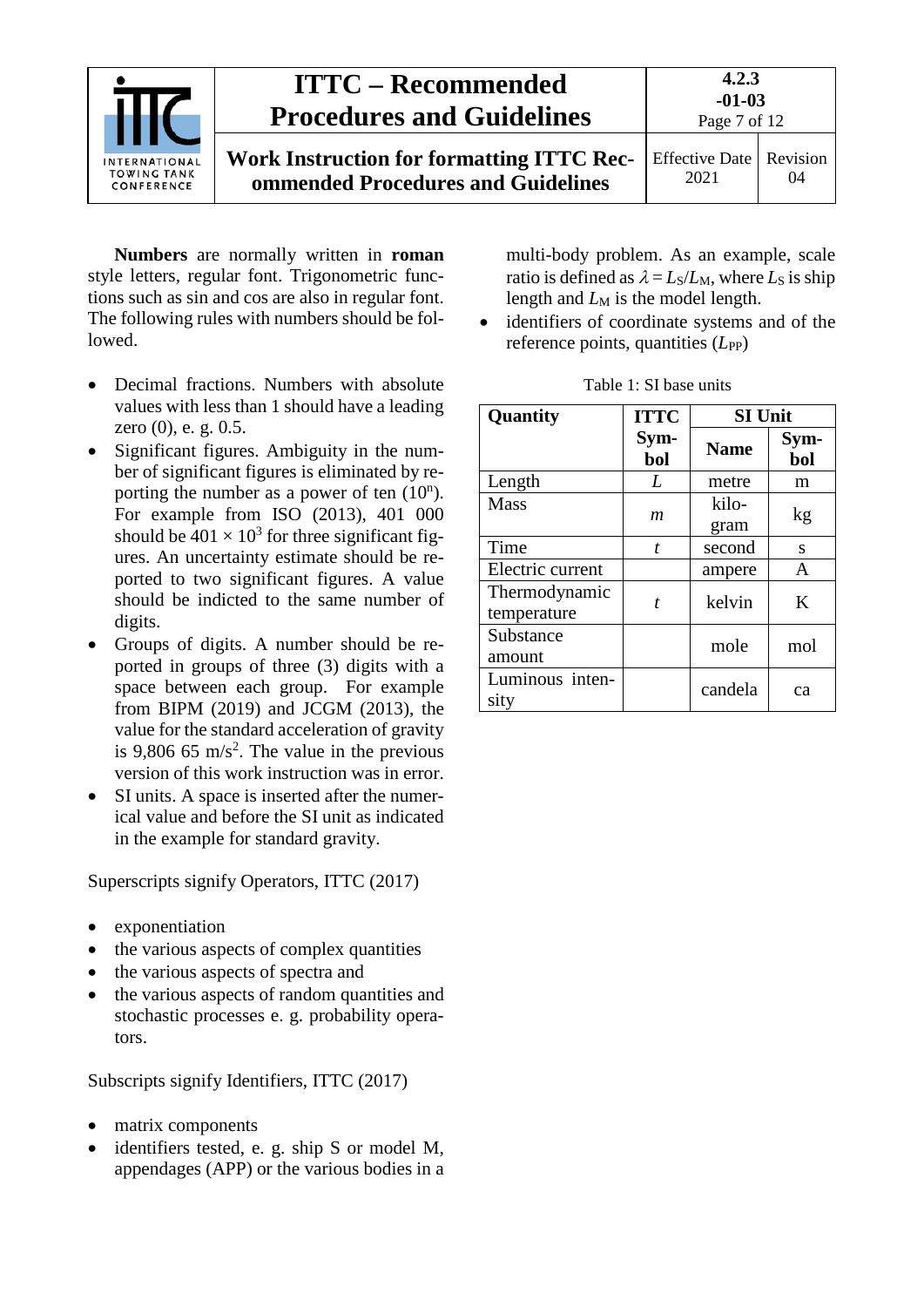

**Work Instruction for formatting ITTC Recommended Procedures and Guidelines**

Table 2: SI derived units with special names and symbols

<span id="page-7-0"></span>

| Quantity    | <b>ITTC</b>   | <b>SI Unit</b> |                 |                                               |                  |
|-------------|---------------|----------------|-----------------|-----------------------------------------------|------------------|
|             | <b>Symbol</b> | <b>Name</b>    | <b>Symbol</b>   | <b>SI</b> Base                                | <b>Other</b>     |
| Energy      | E             | joule          |                 | $\text{kg}\cdot\text{m}^2/\text{s}^2$         | N·m              |
| Frequency   |               | hertz          | Hz              | $S^{-1}$                                      |                  |
| Force       | F             | newton         | N               | $\text{kg}\cdot\text{m/s}^2$                  |                  |
| Power       | P             | watt           | W               | $\text{kg}\cdot\text{m}^2/\text{s}^3$         | J/s              |
| Pressure    |               | pascal         | Pa              | $\text{kg} \cdot \text{m}^{-1} \text{s}^{-2}$ | N/m <sup>2</sup> |
| Temperature |               | degree Celsius | $\rm ^{\circ}C$ | K                                             |                  |

# **Superscripts** signify **Operators**:

**Numbers** in **roman** (power of *n*) **Symbols** representing numbers (*n* = 1, 2, 3 etc.) in *italic*

# **SYMBOLS in** *italic*



## **Subscripts** signify **Identifiers**: Symbol for **physical quantity** in *italic*

<span id="page-7-1"></span> $(T = Thrust)$ **Other** symbols in **roman**  $(M = Model)$ 

Figure 1: Principles of notation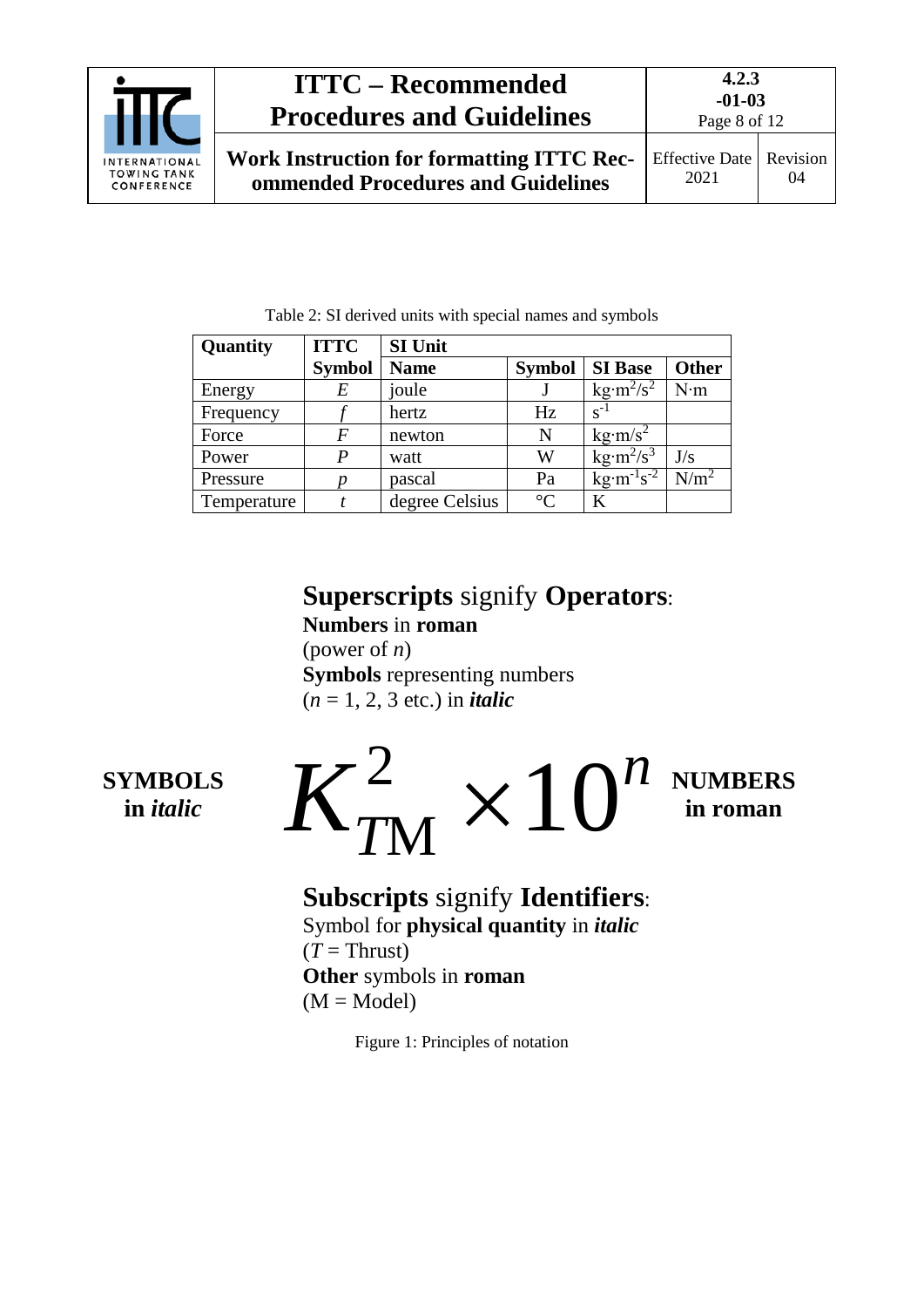

**4.2.3 -01-03**

#### <span id="page-8-1"></span><span id="page-8-0"></span>**7. TABLES AND FIGURES**

#### **7.1 Tables**

When you have to insert a table, the usual procedure can be followed. The only thing you have to do is: place the cursor inside the table, choose the Table menu and the select table. Once the table is selected (highlighted) select the centre button on the Formatting Tool Bar.

Tables should have captions. To place a caption select the Insert menu, and then select Caption. A box opens, and you have to choose the label you want to use (Table). Then press OK.

Table 3: Example table and caption

<span id="page-8-3"></span>

| AAAAA    | <b>BBBBBB</b>                                                 | CCCCC    |
|----------|---------------------------------------------------------------|----------|
| Alalalal | B1b1b1b1                                                      | Clelelel |
| A2a2a2a2 | B <sub>2</sub> b <sub>2</sub> b <sub>2</sub> b <sub>2</sub> b | C2c2c2c2 |

A caption will appear over your table. At this point you should highlight the whole line (or lines) and select style ITTC-Caption from the list.

Table 3 at the beginning of the next paragraph should appear grey shaded on your screen. If it is not, follow the procedure described in 1.1.

[Table 3](#page-8-3) illustrates ……………. This is a reference to a numbered object. It is automatically updated in case you add another element of the same kind before this reference. With Microsoft Word 2013, it is obtained choosing Insert menu, Reference, Cross reference. A box pops up in which you have to select the type of object you are referring to, e. g. figure or table (in the upper left box). Then you have to choose the right object (from the list in the lowermost box), and at last you have to specify to insert only label and number (in the upper right box).

#### <span id="page-8-2"></span>**7.2 Figures**



<span id="page-8-4"></span>Figure 2 Example figure and caption

To insert a figure, first change the style of the paragraph that will contain the figure to style ITTC-TB-Centered. After that, the figure can be inserted in the usual way.

Figures should have captions. To place a caption, select the Insert menu, then Caption. A box opens, and you have to choose the label you want to use (Figure). Then press OK.

A caption will appear under your figure. At this point, you should highlight the whole line (or lines) and select style ITTC-Caption from the list.

Figure 2 at the beginning of the next paragraph should appear grey shaded on your screen. If it is not, follow the procedure described in 1.1.

[Figure 2](#page-8-4) illustrates ……………. This is a reference to a numbered object. It is automatically updated in case you add another element of the same kind before this reference. With Microsoft Word 2013, it is obtained choosing Insert menu, Reference, Cross reference. A box pops up in which you have to select the type of object you are referring to, e. g. figure or table (in the upper left box). Then, you have to choose the right object (from the list in the lowermost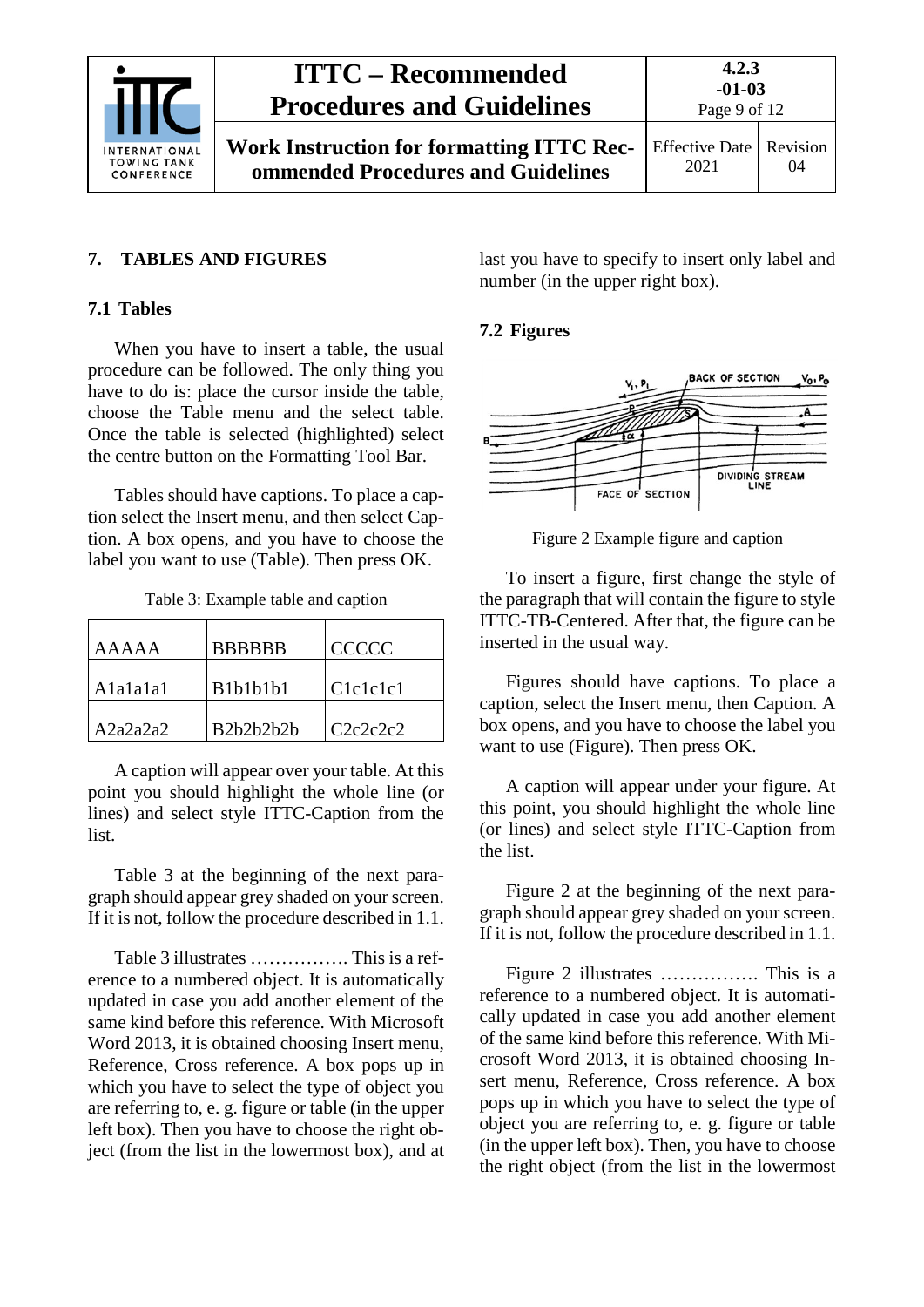

<span id="page-9-0"></span>box), and last you have to specify to insert only label and number (in the upper right box).

#### **8. MATHEMATICS**

All equations should be numbered consecutively, beginning with (1) to the end of the report, including any appendices. The number should be enclosed in parentheses (as shown above) and set flush right in the column on the same line as the first line of the equation. This is the number that should be applied when referring to equations within the text. An Example is given below with the equation format from Microsoft Office 2013.

$$
\frac{\partial \varphi}{\partial t} = \frac{1}{2} |\Delta \varphi|^2 + \frac{P}{\rho} + gy = C(t) \tag{1}
$$

where *q* is the gravity acceleration.

The Navier-Stokes equation is

$$
\rho \frac{Du}{Dt} = \rho f - \nabla p + \Delta(\mu D) \tag{2}
$$

The numbered equations should be given the style ITTC-Equation Numbered, which provides the correct line spacing.

The style ITTC-TB-Left should be used in case the sentence has to be continued without starting a new paragraph, as shown in the line after Equation [\(1\).](#page-9-3)

#### <span id="page-9-1"></span>**8.1 Equation Format**

Equations (1) and (2) above were formatted as follows:

- 1. With the cursor on the line into which you want to place a numbered equation select the style ITTC-Equation Numbered,
- 2. With the Equation tool, insert the equation,
- 3. Push the Tab button on your Keyboard to place a "Tab" character,
- 4. Place the equation number as illustrated in paragraph [8.2](#page-9-2)

The outcome of this operation should look like in [Figure 4.](#page-9-4)

$$
\frac{\partial \varphi}{\partial t} = \frac{1}{2} |\Delta \varphi|^2 + \frac{P}{\rho} + gy = C(t) \qquad \to \qquad (1)
$$

<span id="page-9-4"></span>Figure 3 appearance of a numbered equation

<span id="page-9-3"></span>The Tab character is shown by a right pointing black arrow  $\rightarrow$ . To correctly see the Tab characters in the document you should select the ¶ symbol into the Paragraph section of the Home tab into the Quick Access bar on top of your Word window, as illustrated in [Figure 3.](#page-9-5)

|   | 들 제학 트를 기          |   |
|---|--------------------|---|
| 言 | ■■ 娃▼   ②・<br>- 84 |   |
|   | Paragrafo          | Б |

<span id="page-9-5"></span>Figure 4: Paragraph section of the Home tab of the Quick access bar

#### <span id="page-9-2"></span>**8.2 Equation Number**

Equation numbering is performed in the following step sequence after having placed the equation. With the curser before the symbol ¶, go to Insert. Select Quick Parts then Field. In the dropdown menu, select Seq. In the window after SEQ, type Equation and press enter. Add parentheses to the equation number.

For referencing the equation number in the text, perform the following steps. Go to Insert and select Cross-reference. In the drop-down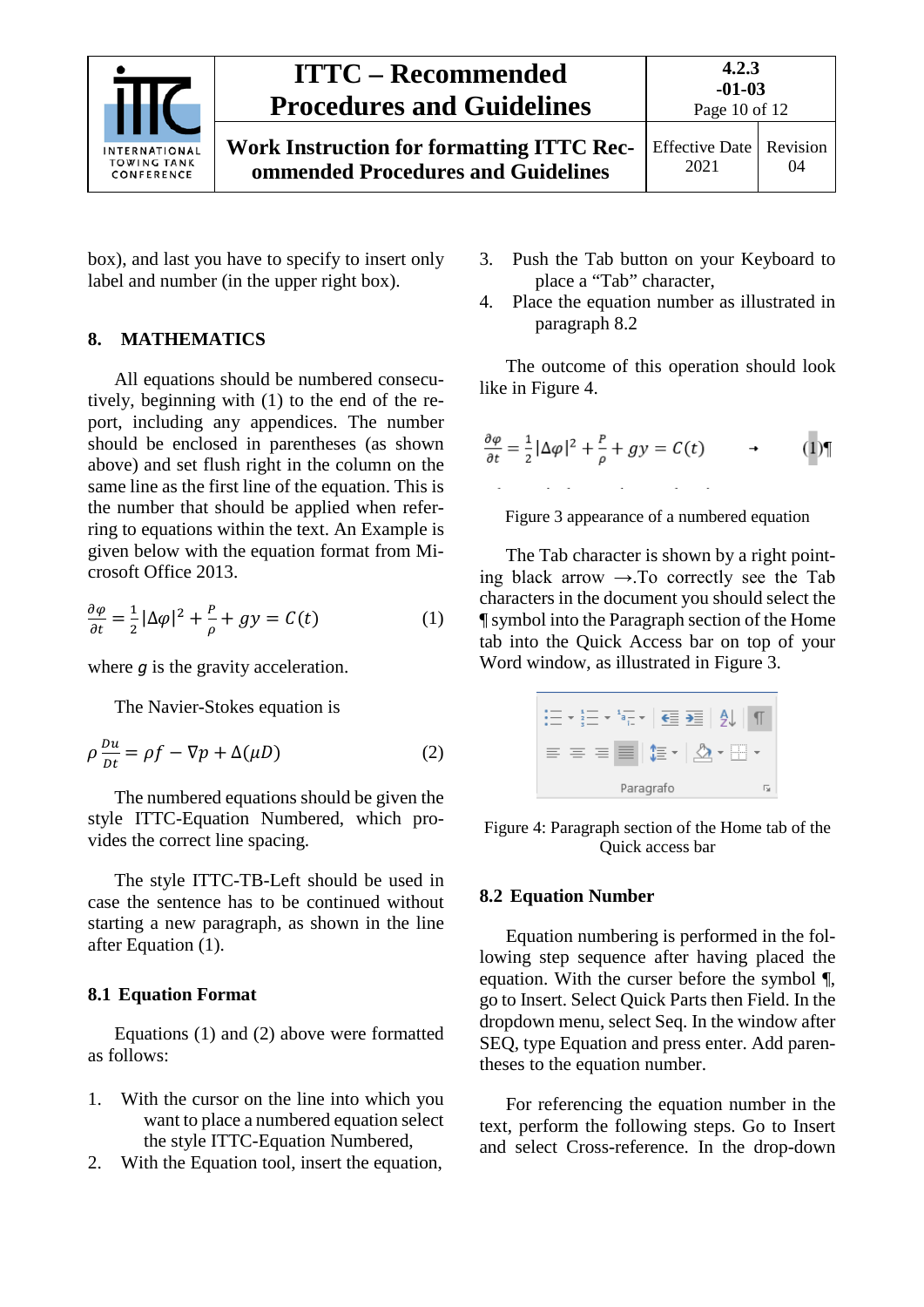

**4.2.3**

menu, select Equation, and then select the appropriate equation number. The equation is now hyperlinked to the equation.

#### <span id="page-10-0"></span>**9. REFERENCE LIST FORMAT**

References should look like the following example. To obtain this select style ITTC-R1 from the list. References are listed alphabetically.

Author, A.B., Author, C.D., 2005, "Something Funny", ITTC Journal of Extreme Fluid Dynamics, Vol. 1, pp 1 - 100.

### <span id="page-10-1"></span>**10. TEMPLATE**

A template in word format has been prepared. To write a new procedure open the new file using the following template:

#### ProcTemplate\_XXXX.dotx

The file ProcTemplate\_XXXX.dotx is available at the ITTC web site and from the ITTC Quality Systems Chairman.

### <span id="page-10-2"></span>**11. REFERENCES**

- BIPM, 2019, "The International System of Units (SI)," 9th Edition, Bureau International de Poids Measures (BIPM), Sévres, France.
- ISO, 2013, "Quantities and units," ISO 8000-1, International Standards Organization, Geneva, Switzerland.
- ITTC, 2017, "ITTC Symbols and Terminology List – Alphabetic,"  $28<sup>th</sup>$  International Towing Tank Conference.
- JCGM, 2012, "International vocabulary of metrology – Basic and general concepts and associated terms (VIM)," 3<sup>rd</sup> Edition, JCGM 200:2012, Joint Committee for Guides in Metrology (JCGM), Bureau International de Poids Measures (BIPM), Sévres, France